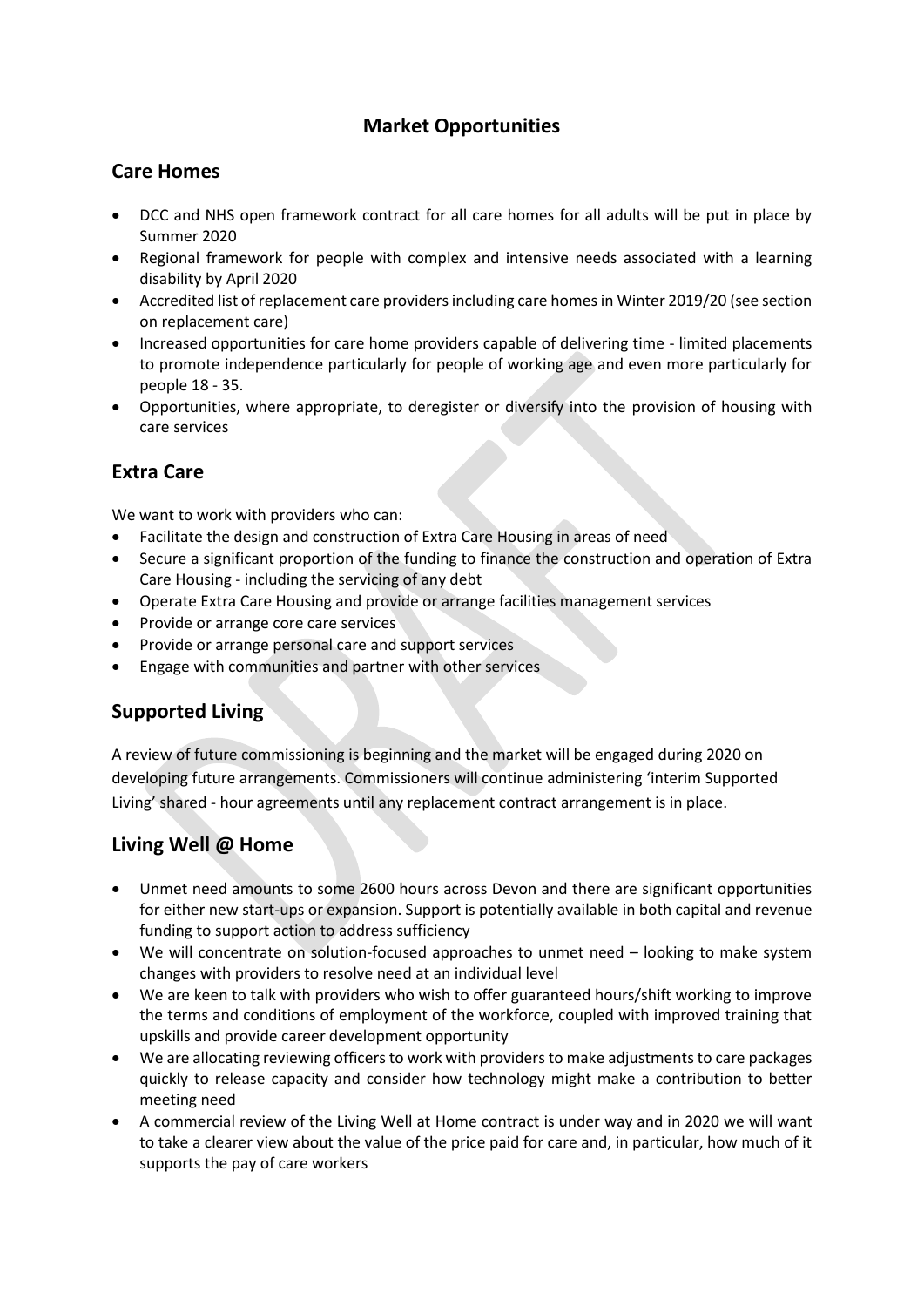- We will take a fresh look at the potential to develop a place-based, capitation approach to support outcome-based delivery and give providers greater flexibility in the way they meet need
- Continued development of our Proud to Care campaign which celebrates care and encourages people to join this workforce
- Community action to find local solutions to meeting need and enriching the lives of vulnerable people, testing new approaches in Exeter and South Devon to better engage the community and voluntary sector
- Learning from our Individual Service Fund pilot (see section on individual purchasing)
- Use of technology and other aids to give people maximum opportunity to be independent

The Creative Innovation and Growth Fund (https://www.devon.gov.uk/economy/businesssupport/creative-innovation-and-growth-programme-ciag/), has both revenue and capital funding available to social care businesses who have ideas for innovation or change that will address the sufficiency issues set out in this Market Position Statement.

### **Supporting Independence**

The Supporting Independence contract runs until the 30<sup>th</sup> September 2021. The final entry point will open in March 2020 and close in May 2020 with new contracts being awarded before the commencement date of the 1<sup>st</sup> October 2020. The opportunity to pick up unregulated packages of care will be greater for providers on the framework as all new business will be offered to framework providers in the first instance.

#### **Carers**

We need to see expansion and innovation in replacement care, especially to meet the needs of carers who are supporting a cared-for person with complex needs

Many carers do not seek assessment and support and many are aware that for formal social care services the person(s) they care for would be regarded as self-funding. Hence the assessment of need presented here may be an understatement and may suggest a market opportunity for providers to offer services more widely to carers

The range and availability of services to support carers is varied across Devon and providers may wish to think about the services that they can offer to carers to extend their portfolio and strengthen commercial sustainability. For example, where staff are employed on shifts it might be possible to deploy those staff during less busy times to offer affordable carer support. Or PA's may see an opportunity to develop their offer.

However, we are looking to **innovation in this area beyond traditional service approaches** and to making the delivery of replacement care more personalised and sensitive to individual needs. For example:

• carers who have not had a break because the type of care they provide is not easily replaced. For example, parents who provide emotional and some physical care to an adult with complex mental health needs, learning disabilities and or Autistic Spectrum conditions when there are escalations or crises, which occur without warning, frequently and at random intervals.